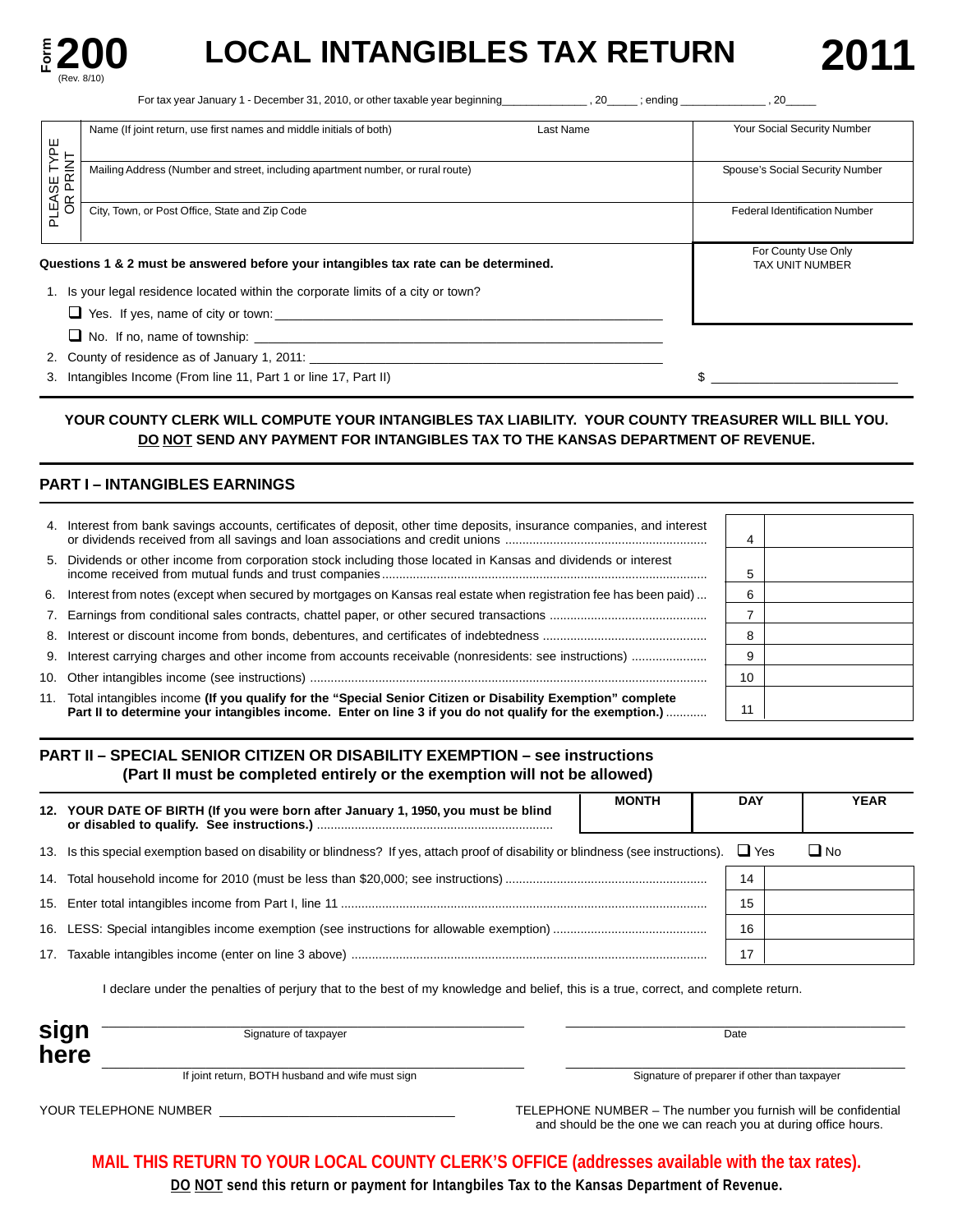## **INSTRUCTIONS FOR 2011 LOCAL INTANGIBLES TAX RETURN**

The intangibles tax is a local tax levied on gross earnings received from intangible property such as savings accounts, stocks, bonds, accounts receivable, and mortgages. It is not to be confused with the state income tax which is used to support state government.

**WHO MUST FILE INTANGIBLES TAX.** All Kansas residents and corporations owning taxable property and every nonresident owning accounts receivable or other intangible property with a Kansas business situs, receiving earnings from this property during the calendar year or fiscal year ending in 2010, must file a Form 200. **If you live in an area that has no intangibles tax, or your tax due is less than \$5, you do not have to file a Form 200.** 

Individuals or corporations having intangible earnings shall be deemed to have received these earnings at the individual's dwelling or the corporation's principal business office, within the State of Kansas. The earnings are then subject to intangibles tax if the individual's dwelling or the corporation's principal office is within a jurisdiction which has imposed the local intangibles tax. Parents of minors owning intangible property, conservators, trustees, beneficiaries of trusts, executors, administrators, receivers, and certain agents are required to file a Form 200. Senior citizens or disabled persons are also required to file a Form 200, but may be entitled to a special senior citizen or disability exemption, explained in Part II.

**EXEMPT INTANGIBLES INCOME.** Intangibles tax does not apply to: interest on notes secured by Kansas real estate mortgages on which a registration fee has been paid; earnings on individual retirement and Keogh accounts and other qualified retirement plans; bonds and other evidences of indebtedness issued by the federal government, the State of Kansas or any of its municipal or taxing subdivisions, certain distributions of subchapter S corporations; certain reimbursements of interest paid on notes, the proceeds of which were the source of funds for another note; and dividends from stock of a bank, savings and loan association or regulated investment company located in Kansas or from doing business in Kansas. National bank associations, state banks, federal and state chartered savings and loan associations, trust companies, credit unions, and certain non-profit corporations operating or providing hospitals, psychiatric hospitals, adult care homes, private children's homes and housing for the elderly are exempt from intangibles tax.

**WHEN AND WHERE TO FILE.** If you have intangibles income, you must file a Form 200 with your local County Clerk's office (addresses follow the tax rates) on or before April 15, 2011 (there are no provisions for extensions of time to file Form 200). **Do not enclose Form 200 with your Kansas Income Tax Return, Form K-40 or mail your payment to the Department of Revenue.** The county clerk will compute your tax and you will be billed by your local county treasurer in November 2011. If your return is delinquent, interest and/or penalty may be assessed by the county treasurer's office. This will be included in your tax billing when you receive it. If your tax is less than \$5, you will not be billed.

**AMENDED RETURNS.** To correct an error on a Form 200 that has already been filed, complete another Form 200 with the correct information and write "AMENDED" across the top. Attach a letter explaining the correction.

#### **SPECIFIC LINE INSTRUCTIONS**

**HEADING:** Print or type your name, address and Social Security number(s) ortax identification number. If your accounting records are maintained by fiscal year, indicate your fiscal year in the space provided above your name.

**LINE 1:** Mark the appropriate box. If YES, enter the name of the city or town where your residence is located. If NO, enter the name of the township where your residence is located. **Do not** enter both a city and a township name.

LINE 2: Enter the name of the county in which your residence is located.

**LINE 3:** Enter the intangibles income computed in Part I, line 11; or, if you qualify for the special senior citizen or disability exemption, enter the amount from Part II, line 17.

#### **PART I - INTANGIBLES EARNINGS**

#### **There are no exemptions or deductions allowable to reduce total gross earnings as reported on this return.**

**LINE 4:** Enter interest or other income received or credited to your account from bank savings accounts, bank checking accounts, certificates of deposits, and other time deposits, regardless of the bank's location or when the security was owned. Also, enter any interest or dividends received or credited to your account by savings and loan associations and credit union regardless of location. Enter all interest received or credited to your account from funds left on deposit with insurance companies. Any interest received from the federal government is non-taxable and should not be reported on line 4.

If you incurred a penalty for early withdrawal of funds, report only the amount of interest actually received from each account. If the penalty incurred is greater than the amount of interest, the excess penalty cannot be used to reduce income from other sources.

**LINE 5:** Enter all dividends or other income received or credited to your account from corporation stocks, regardless of where the corporation is located. Do not report dividends from insurance policies or patronage dividends for coops based on business done with the co-ops. Also enter all investment income received from all mutual funds and trust companies. Do not report capital gains.

**LINE 6:** Enter all interest, discount interest, or other earnings received from notes receivable, unless the notes are secured by a Kansas mortgage on which a mortgage registration fee has been paid. Do not report the principal from notes or loans.

**LINE 7:** Enter all interest or other income received from notes or accounts which are secured by conditional sales contracts or chattel mortgages.

LINE 8: Enter interest or discount income received from bonds and debentures. Income from bonds issued by states or their political subdivisions other than Kansas are subject to tax.

**LINE 9:** Enter all interest, carrying charges, or other earnings from accounts receivable received during the tax year, regardless of when the account was opened or closed. Nonresidents must report all income which has a Kansas business situs.

**LINE 10:**Enter all other income from intangible property which is not included on lines 4 through 9. This includes taxable intangible income from trusts, estates, brokerage accounts, etc.

**LINE 11:** Add lines 4 through 10 and enter the result on line 11. If you do not qualify for the special senior citizen or disability exemption (see Part II), enter this amount on line 3.

#### **PART II - SPECIAL SENIOR CITIZEN OR DISABILITY EXEMPTION**

**WHO MAY QUALIFY.** To be eligible for the special intangibles income exemption found at K.S.A. 12-1,109(c)(1), you must be 60 years of age or older on or before January 1, 2011; **or** have been disabled or blind during all of 2010, regardless of age; AND have a household income of \$20,000 or less. If your total household income for 2010 is between \$15,000 and \$20,000, the \$5,000 intangibles income exemption is reduced by the amount your total income exceeds \$15,000. If married, only one spouse can claim the special intangibles income exemption. This special exemption cannot be claimed for a decedent who died prior to January 1, 2011.

**LINE 12:** Enter the month, day, and year of your birth.

**LINE 13:** To claim the special exemption for a disability or blindness, you must have been disabled or blind during the entire year of 2010. If you are filing as a disabled person, attach a copy of your Social Security certification of disability letter showing proof that you received Social Security benefits during the entire year of 2010 based upon your disability. If you are not covered by Social Security, you must furnish medical proof that your disability has qualified you as a disabled person under the provisions of the Social Security Act. If you are blind, submit a visual acuity statement from your doctor.

**LINE 14:** Add the total income received from ALL sources during 2009 by you, or you and your spouse. Include wages, Social Security (except Social Security Disability payments), railroad retirement, and any other pension income; interest, dividends, salaries, commissions, fees, bonuses, tips and any gain from the sale of property. Include also your share of income received from partnerships, estates, trusts and royalties, net rental income, and business or farm income. Net operating losses and net capital losses may not be used to reduce total income. If this total is greater than \$20,000, stop here and enter the amount from line 11 of Part I on line 3.

**LINE 15:** Enter the total intangibles income from Part I, line 11.

**LINE 16:** If your total household income on line 14 is \$15,000 or less, enter \$5,000 on line 16. If line 14 is greater than \$15,000 but less than \$20,000, subtract the amount over \$15,000 from \$5,000, and enter the result on line 16. Example: If line 14 is \$18,000, enter \$2,000 on line 16.

**LINE 17:** Subtract line 16 from line 15 and enter the result on line 17 and on line 3. This is your taxable intangibles income.

**ASSISTANCE.** If you need assistance in completing your Intangibles Tax Return, Form 200, call your local County Clerk's office.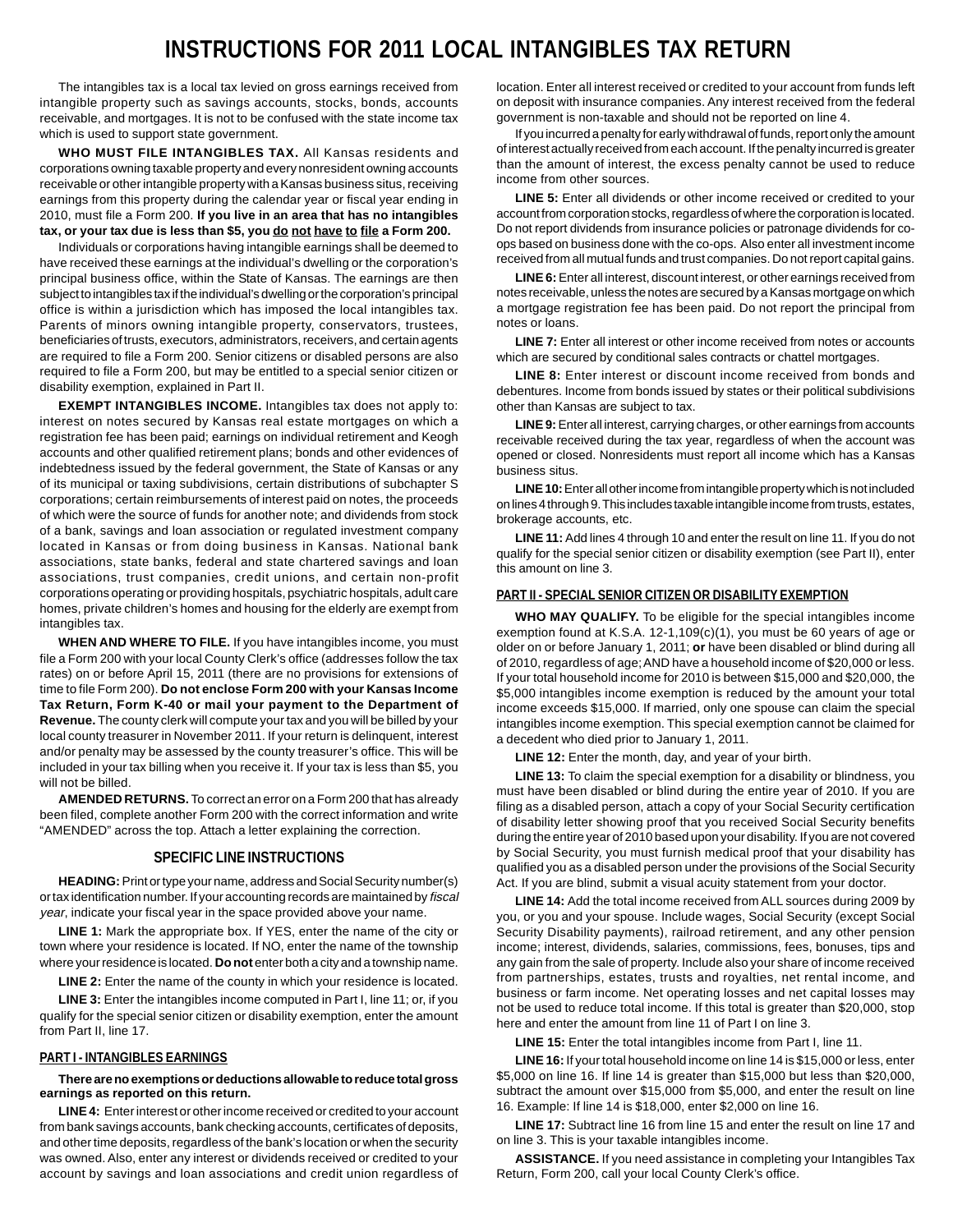## **2011 INTANGIBLES TAX RATES and COUNTY CLERK ADDRESSES**

The following list is the 2011 Intangibles Tax Rates **for the counties of Kansas that impose a tax**, as well as any city/township rate. This information was provided by local County Clerks and is current to July 1, 2009. If your city/township is not listed, you may still be required to file a return to determine the county portion of the intangibles tax. A form 200 must be filed with your local County Clerk's office by April 15, 2011. The county clerk will compute your tax liability and the county treasurer will bill you at a later date.

| <b>ATCHISON</b>                                     |                                          |             |                                       |             | <b>LINCOLN</b>                                |             | Spring Valley Twp  2.25           |             |
|-----------------------------------------------------|------------------------------------------|-------------|---------------------------------------|-------------|-----------------------------------------------|-------------|-----------------------------------|-------------|
| Atchison County $-0\%$                              |                                          |             | Gettysburg Twp  2.25                  |             | Lincoln County $-.75%$                        |             |                                   |             |
| Rate<br>Cities                                      |                                          |             |                                       |             | Cities                                        | Rate        | Turkey Creek Twp  2.25            |             |
| 2.25                                                | <b>DECATUR</b>                           |             |                                       |             |                                               |             |                                   |             |
|                                                     | Decatur County $-0\%$                    |             |                                       |             | Townships                                     | Rate        | <b>MEADE</b>                      |             |
| Townships<br>Rate                                   | Cities                                   | Rate        |                                       |             | Franklin Twp  2.25<br>Pleasant Twp  2.25      |             | Meade County - .75%               |             |
| Kapioma Twp  2.25                                   |                                          |             |                                       |             |                                               |             | Townships                         | Rate        |
|                                                     |                                          |             | <b>GRAY</b>                           |             |                                               |             | Crooked Creek Twp  2.25           |             |
|                                                     | Townships<br>Allison Twp  2.25           | Rate        | Gray County $- 0\%$                   |             |                                               |             |                                   |             |
| <b>BARBER</b>                                       |                                          |             | <b>Cities</b>                         | Rate        | <b>LOGAN</b>                                  |             | Sand Creek Twp  2.25              |             |
| Barber County - 2.25%                               |                                          |             |                                       |             | Logan County $-.75%$<br>Cities                |             | <b>MITCHELL</b>                   |             |
| Townships<br>Rate                                   |                                          |             |                                       |             |                                               | Rate        |                                   |             |
|                                                     | Harlan Twp  2.25                         |             | Townships                             | Rate        |                                               |             | Mitchell County - .75%<br>Cities  | Rate        |
|                                                     |                                          |             |                                       |             | Townships                                     | Rate        |                                   |             |
|                                                     |                                          |             |                                       |             | Elkader Twp  2.25                             |             |                                   |             |
| Nippawalla Twp  2.25                                |                                          |             |                                       |             |                                               |             |                                   |             |
|                                                     |                                          |             | Montezuma Twp  2.25                   |             |                                               |             |                                   |             |
| <b>BROWN</b>                                        |                                          |             | <b>GREELEY</b>                        |             | Russell Springs Twp  2.25                     |             | Townships<br>Asherville Twp  2.25 | Rate        |
| <b>Brown County — <math>0\%</math></b>              |                                          |             | Greeley County $-0\%$                 |             |                                               |             |                                   |             |
| Townships<br>Rate                                   | <b>DICKINSON</b>                         |             | <b>Cities</b>                         | Rate        | <b>MARION</b>                                 |             |                                   |             |
| Hiawatha Twp  2.25                                  | Dickinson County - .75%                  |             |                                       |             | Marion County — 0%                            |             |                                   |             |
|                                                     | Townships                                |             | <b>HARPER</b>                         |             | <b>Cities</b>                                 | Rate        | Carr Creek Twp  2.25              |             |
|                                                     |                                          |             | Harper County $-0\%$                  |             |                                               | 2.25        |                                   |             |
|                                                     |                                          |             | Cities                                | Rate        |                                               |             |                                   |             |
|                                                     |                                          |             |                                       |             | Townships                                     | <u>Rate</u> | Glen Elder Twp  2.25              |             |
| Washington Twp  2.25                                |                                          |             |                                       |             | Fairplay Twp                                  | 1.125       |                                   |             |
| <b>CHASE</b>                                        |                                          |             | Townships                             | Rate        | Menno Twp                                     | 2.25        |                                   |             |
| Chase County - .75%                                 |                                          |             |                                       |             | Peabody Twp                                   | 2.25        | Lulu Twp  2.25                    |             |
| Townships<br>Rate                                   |                                          |             |                                       |             |                                               |             |                                   |             |
|                                                     | <b>DONIPHAN</b>                          |             |                                       |             | <b>MARSHALL</b>                               |             | Round Springs Twp  2.25           |             |
| <b>CHEYENNE</b>                                     | Doniphan County -.75%                    |             | <b>HARVEY</b>                         |             | Marshall County - .75%                        |             |                                   |             |
| Chevenne County -.75%                               | Cities                                   | Rate        | Harvey County $-0\%$                  |             | <b>Cities</b>                                 | Rate        | Solomon Rapids Twp  2.25          |             |
| <b>Cities</b><br>Rate                               |                                          |             | Cities                                | <u>Rate</u> |                                               |             | Turkey Creek Twp  2.25            |             |
|                                                     |                                          |             | North Newton                          | 2.00        | Marysville  2.25                              |             | Walnut Creek Twp  2.25            |             |
| Townships<br>Rate<br>Benkelman Twp  2.25            |                                          |             | <b>Townships</b>                      | Rate        |                                               |             | <b>NEMAHA</b>                     |             |
|                                                     |                                          |             |                                       |             |                                               |             | Nemaha County $-0\%$              |             |
|                                                     |                                          |             |                                       |             |                                               |             | Cities                            | <u>Rate</u> |
|                                                     |                                          |             | Highland Twp  2.25                    |             |                                               |             |                                   |             |
| <b>CLARK</b>                                        | Townships                                | Rate        |                                       |             | Townships                                     | Rate        | Townships                         | Rate        |
| Clark County - .75%                                 |                                          |             |                                       |             | Balderson Twp  2.25<br>Bigelow Twp  2.25      |             | Adams Twp  2.25                   |             |
| <i>Cities</i><br><u>Rate</u>                        |                                          |             | <b>JEWELL</b>                         |             | Blue Rapids City Twp  1.25                    |             |                                   |             |
|                                                     | <b>ELLSWORTH</b>                         |             |                                       |             |                                               |             | Center Twp  2.25                  |             |
|                                                     | Ellsworth County — 0%                    |             | Jewell County -. 75%<br><b>Cities</b> | <u>Rate</u> |                                               |             |                                   |             |
| Townships<br>Rate                                   | Townships                                | Rate        |                                       |             | Cleveland Twp  2.25                           |             |                                   |             |
|                                                     |                                          |             |                                       |             | Cottage Hill Twp  2.25<br>Elm Creek Twp  2.25 |             |                                   |             |
|                                                     |                                          |             |                                       |             | Franklin Twp  2.25                            |             |                                   |             |
| <b>CLAY</b>                                         |                                          |             |                                       |             | Guittard Twp  2.25                            |             | Red Vermillion Twp  2.25          |             |
|                                                     |                                          |             | Townships                             | Rate        |                                               |             |                                   |             |
| Clay County $-.75%$<br><b>Cities</b>                | <b>FORD</b>                              |             |                                       |             |                                               |             |                                   |             |
| <u>Kate</u>                                         | Ford County $-0\%$                       |             | Burr Oak Twp  2.25                    |             |                                               |             |                                   |             |
|                                                     | Townships                                | Rate        |                                       |             | Noble Twp  2.25                               |             | Washington Twp  2.25              |             |
| <b>CLOUD</b>                                        |                                          |             | Harrison Twp  1.00                    |             |                                               |             | <b>NEOSHO</b>                     |             |
|                                                     | Bucklin Twp  2.25                        |             |                                       |             | Richland Twp  2.25                            |             | Neosho County $-0\%$              |             |
| Cloud County -. 75%<br><i>Cities</i><br><u>Rate</u> |                                          |             | Holmwood Twp 25                       |             |                                               |             | Townships                         | <u>Rate</u> |
|                                                     |                                          |             |                                       |             |                                               |             | Canville Twp  2.25                |             |
|                                                     | Richland Twp  2.25<br>Sodville Twp  2.25 |             |                                       |             |                                               |             |                                   |             |
|                                                     | Spearville Twp  2.25                     |             |                                       |             |                                               |             | Walnut Grove Twp  2.25            |             |
| Townships<br><u>Rate</u>                            |                                          |             |                                       |             | <b>McPHERSON</b>                              |             |                                   |             |
| Aurora Twp  2.25                                    |                                          |             | Vicksburg Twp  2.25                   |             | McPherson County - .75%                       |             | <b>NESS</b>                       |             |
|                                                     | <b>GOVE</b>                              |             | Whitemound Twp 2.25                   |             | Townships                                     | Rate        | Ness County $-.75%$<br>Cities     |             |
|                                                     | Gove County $-.75%$                      |             |                                       |             | Bonaville Twp  2.25                           |             |                                   | Rate        |
|                                                     | Cities                                   | Rate        | <b>KEARNY</b>                         |             | Empire Twp  1.00                              |             |                                   |             |
| <b>COWLEY</b>                                       |                                          |             | Kearny County $-0\%$                  |             | Groveland Twp  2.25                           |             |                                   |             |
| Cowley County - .75%                                |                                          |             | Cities                                | Rate        | Gypsum Creek Twp  2.25                        |             |                                   |             |
| <i>Cities</i><br>Rate                               |                                          |             |                                       |             |                                               |             |                                   |             |
|                                                     |                                          |             | <b>LABETTE</b>                        |             | Jackson Twp  2.25                             |             | Townships<br>Bazine Twp  2.25     | Rate        |
| <b>Townships</b><br>Rate                            | <i>Townships</i>                         | Rate        | Labette County $-0\%$                 |             | Little Valley Twp  2.25                       |             |                                   |             |
|                                                     |                                          |             | Cities                                | <u>Rate</u> |                                               |             |                                   |             |
|                                                     | Grainfield Twp  2.25                     |             |                                       |             | Marquette Twp  2.25                           |             |                                   |             |
|                                                     | Grinnell Twp  2.25                       |             | <b>LANE</b>                           |             | McPherson Twp  2.25                           |             |                                   |             |
|                                                     | <b>GRAHAM</b>                            |             | Lane County $-.75%$                   |             |                                               |             | Highpoint Twp  2.25               |             |
|                                                     | Graham County $-0\%$                     |             | <b>Townships</b>                      | <u>Rate</u> | New Gottland Twp  2.25                        |             |                                   |             |
|                                                     | <b>Townships</b>                         | <u>Rate</u> |                                       |             | Smoky Hill Twp  2.25                          |             |                                   |             |
|                                                     |                                          |             |                                       |             | South Sharps Creek Twp  2.25                  |             |                                   |             |
|                                                     |                                          |             |                                       |             |                                               |             |                                   |             |